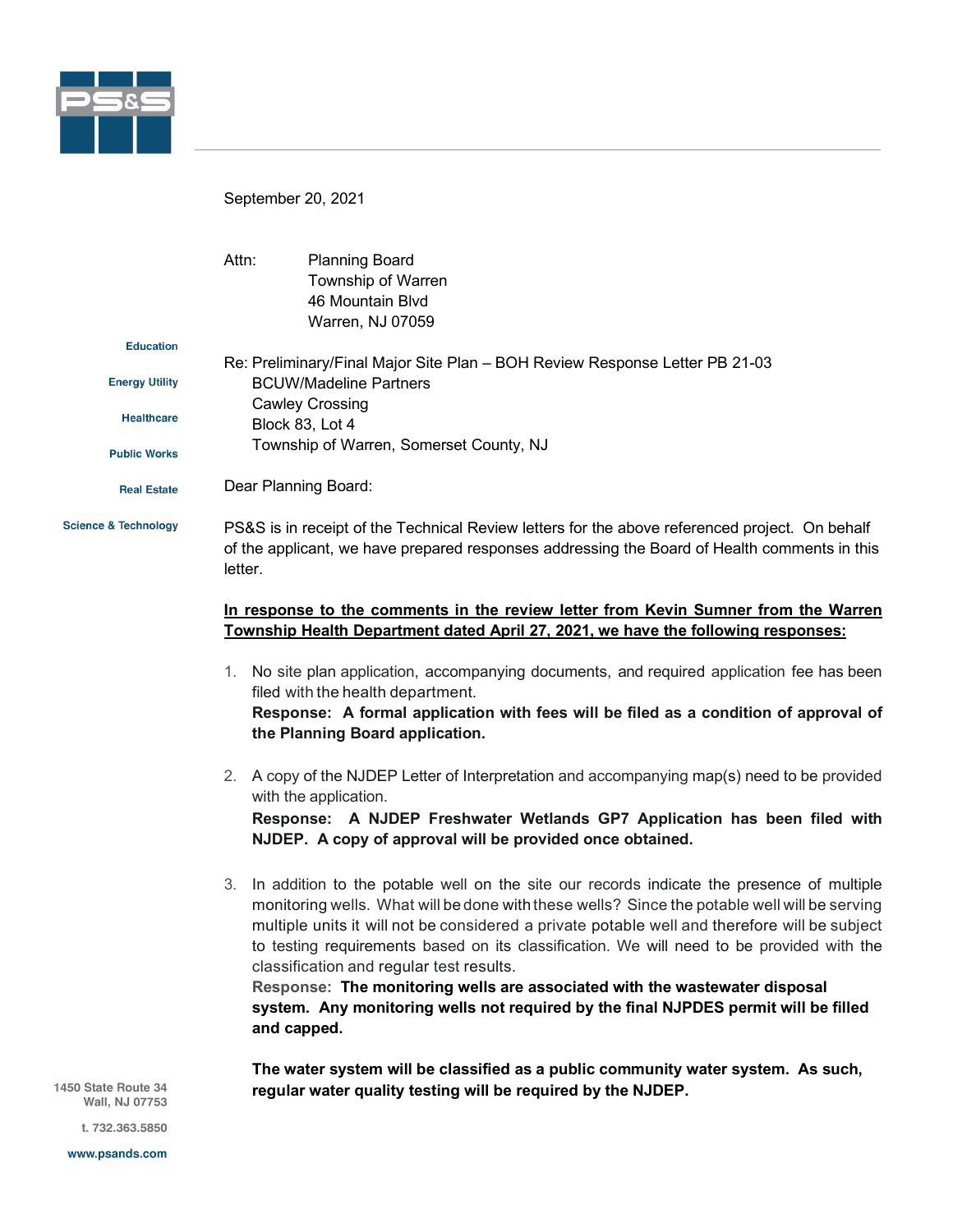

- 4. A copy of the NJDEP TWA for the sewage disposal system needs to be provided. **Response: The project is currently in the Water Quality Management Plan amendment phase. A TWA application to DEP will be made at a later date and a copy will be provided to the town for review. A Wastewater System Design Memo was included with the planning board application to provide a description of the proposed wastewater treatment system. An updated version of this memo is enclosed.**
- 5. Since the property is proposed to provide special needs housing will there be any skilled medical or nursing services provided? If so, approval from NJ Department of Health may be required. **Response: Nurses or skilled medical personnel will not be part of the regular staffing. Visits from medical providers to serve residents may occur for annual flu**

**shots for example and before that, or any other medical program, management would liaison with the Township Health Department.** 

- 6. The accompanying reports reference three as well as six proposed buildings on the property. The plans indicate six plus the community building. This should be corrected. **Response: The water and sewer reports have been updated to reference six buildings. The unit counts have also been updated for calculation of flows.**
- 7. The community building plans indicate the presence of a "test kitchen." We will need more information on the proposed use and design of this kitchen to determine if it will need to meet the retail food establishment requirements and/or need to be licensed. **Response: Testimony will be provided to explain the use and design of the test kitchen.**
- 8. The proposed solid waste storage facilities indicated on the plans do not appear to comply withthe Board of Health's solid waste storage ordinance as this ordinance. **Response: The site plan and trash enclosure detail will be updated to provide a 7' block wall enclosure, 10x20' in size with lockable gates for each of the two enclosures proposed. Each enclosure will also have a hose bibb nearby for washdown. These updates will be provided as a condition of approval.**